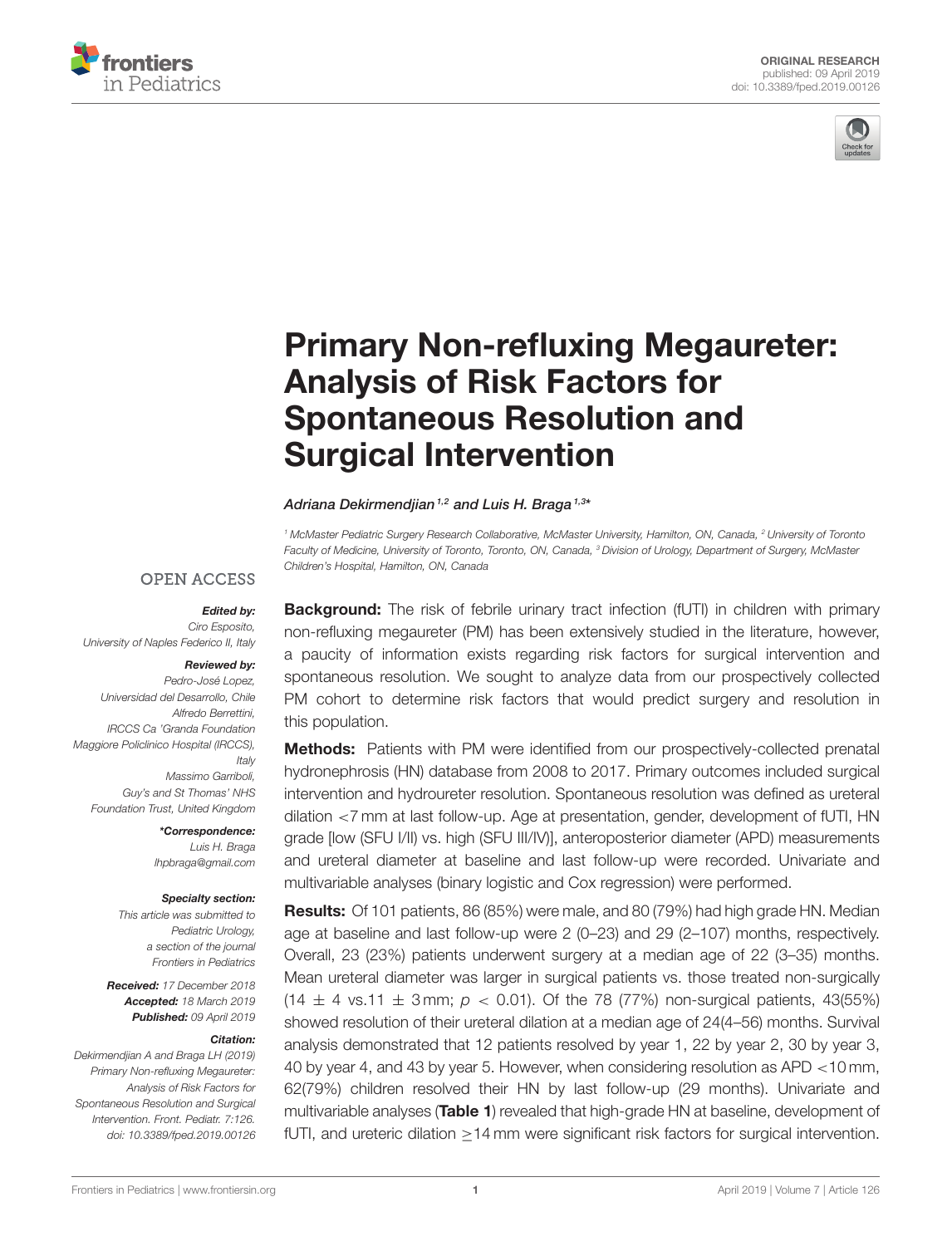Cox regression (**[Figure 2](#page-3-0)**) found that ureteral dilation  $\lt$  11 mm was the only independent risk factor significantly associated with PM resolution ([Table 2](#page-3-1)).

Conclusion: Patients with PM and high-grade HN, as well as individuals with ureteral dilation ≥14 mm and fUTI were more likely to undergo surgical intervention. Ureteral dilation <11 mm was the only independent risk factor significantly associated with spontaneous resolution of PM.

Keywords: primary non-refluxing megaureter, prenatal diagnosis, hydronephrosis, spontaneous resolution, surgical intervention, pediatric

## INTRODUCTION

Primary non-refluxing megaureter (PM) is a congenital dilatation of the ureter, primarily affecting males, which accounts for 5–10% of all prenatal hydronephrosis (HN) cases [\(1](#page-5-0)[–4\)](#page-5-1). Previously, the majority of children with PM did not present to pediatric nephrologists and urologists until the development of symptoms such as febrile urinary tract infection (fUTI), hematuria and flank/abdominal pain. Subsequently, most of these children underwent surgical intervention in order to alleviate symptoms and manage ureteric dilatation [\(3](#page-5-2)[–5\)](#page-5-3). Since the widespread use of fetal ultrasonography, urologists have been able to increasingly detect PM prenatally and have observed that in the post-natal period, many of these cases remain asymptomatic and clinically stable, thereby allowing for conservative management [\(4,](#page-5-1) [5\)](#page-5-3). As a result, many children with PM have avoided surgical intervention and physicians have increasingly adopted an initial watchful waiting approach [\(5,](#page-5-3) [6\)](#page-5-4). Additionally, several studies have demonstrated spontaneous resolution of prenatally diagnosed PM, further supporting non-operative management [\(1,](#page-5-0) [3](#page-5-2)[–6\)](#page-5-4).

Not all cases, however, are effectively controlled with conservative management alone, and many physicians recommend some form of surgical intervention if patients become symptomatic, renal function becomes decreased or spontaneous resolution is not achieved after a few years of observation [\(3,](#page-5-2) [4\)](#page-5-1). A paucity of information still exists, however, with regards to which children benefit significantly from surgical intervention and what additional clinical criteria should be used as predictive factors for surgery. Elucidating such criteria could therefore assist physicians in determining, which children should be more closely monitored for future surgical intervention. Although non-operative management has been shown to be safe and effective, a lack of consensus and data persists as to which characteristics suggest a higher likelihood of spontaneous resolution without intervention, specifically regarding distal ureteric diameter [\(4–](#page-5-1)[6\)](#page-5-4). The focus of this study is therefore to analyze a prospectively collected cohort of children diagnosed with prenatal HN, specifically PM, in order to determine factors predictive for surgery and spontaneous resolution, as well as time to spontaneous resolution in this population of patients [\(7,](#page-5-5) [8\)](#page-5-6). We chose not to address the development of fUTI in this cohort, as the senior author previously published a study, which examined risk factors for fUTI in PM patients extensively [\(1\)](#page-5-0).

### MATERIALS AND METHODS

# Setting, Population and Study Inclusion and Exclusion Criteria

After receiving approval from the Hamilton Integrated Research Ethics Board (REB 15-162-D), our local ethics board, we reviewed the records of patients captured in our prospectively collected prenatal HN database, which includes all patients referred to a tertiary pediatric hospital for prenatal HN from 2008 to 2017. We excluded all patients older than 24 months and those without diagnosed HN, as confirmed by postnatal renal ultrasound. Furthermore, patients with diagnosed vesicoureteral reflux (VUR), duplicated collecting systems, ureterocele, ectopic ureter, posterior urethral valves, neurogenic bladder/spina bifida, or prune belly were excluded. As a result, the remaining 101 infants with PM were included in our study population and subsequent analysis.

PM was defined as HN with ureteral dilation > 7 mm, which was confirmed on postnatal ultrasound and absent VUR as documented by voiding cystourethrogram. This definition is in accordance with the Campbell-Walsh textbook, which states that megaureter is a descriptive term that denotes dilatation of the ureter that is 7 mm or greater, irrespective of cause [\(9\)](#page-5-7). The indications for voiding cystourethrogram in prenatal HN cases were based on physician discretion and included high grade HN (SFU III/IV), ureteral dilation and bladder abnormalities on ultrasound (large capacity and thickening of the wall). Our indications for surgery were in keeping with those described by Wein et al. who state that surgery should be considered in the setting of symptoms or recurrent UTIs, progressive unremitting dilatation on ultrasound, differential renal function <40% and/or significant decreases in differential renal function of 5% or great on renal nuclear functional studies [\(9\)](#page-5-7). Based on the institutional protocol, all patients with PM and high grade HN were initiated on continuous antibiotic prophylaxis (CAP) from birth until 12 months of age, except for 33 children whose CAP status was unknown due to concomitant enrollment in a randomized controlled trial [\(10\)](#page-5-8).

# Primary Outcome of Interest and Independent Variables

The primary outcomes in this study were spontaneous resolution of PM, which was defined as a distal ureteral dilation <7 mm at last follow-up, as well as surgical intervention, which included ureteral reimplantation ( $\pm$  tapering), distal side-to-side refluxing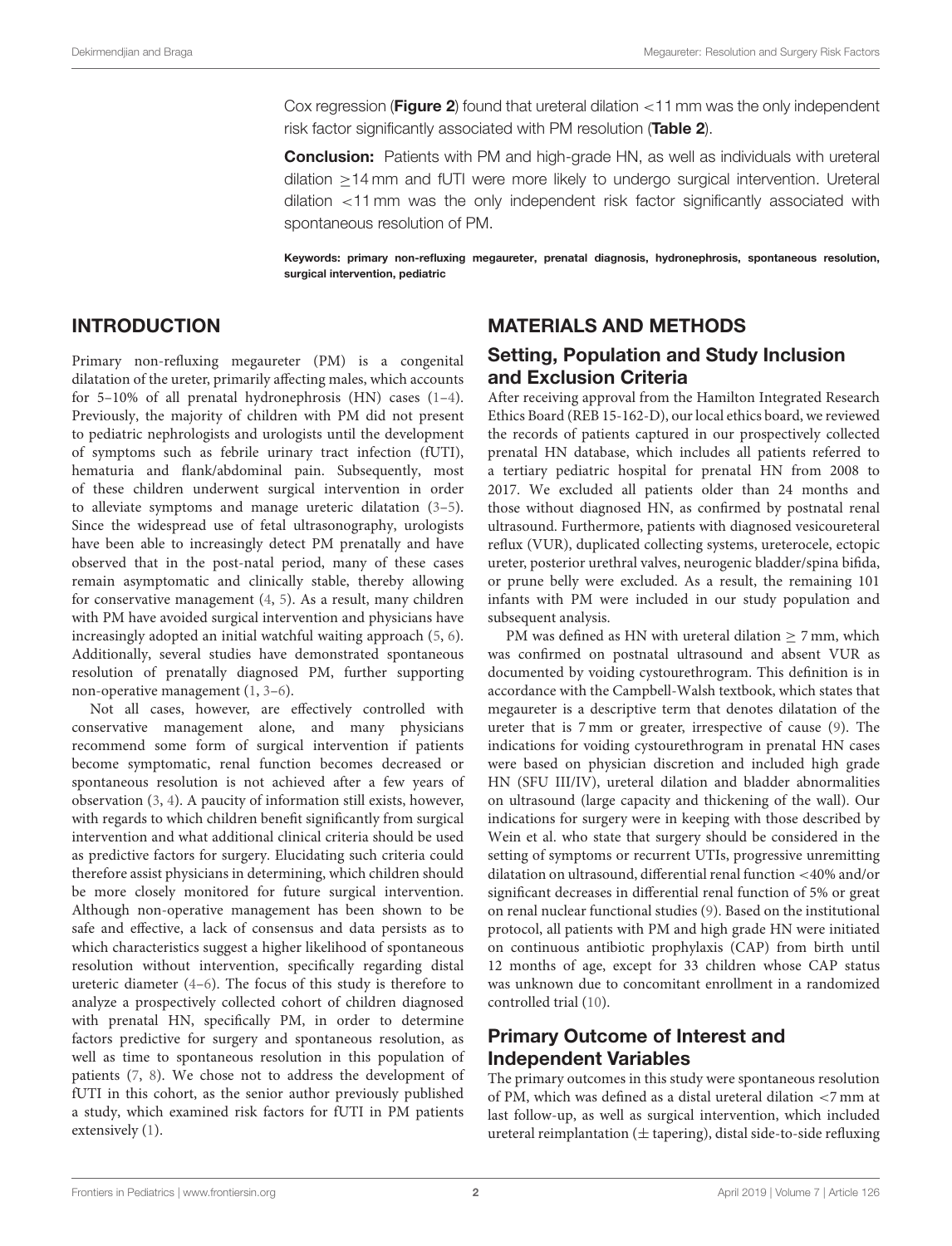ureterocystostomy, and distal cutaneous ureterostomy. Potential risk factors for surgical intervention and spontaneous resolution were chosen a priori and included gender, development of fUTI, HN grade (low vs. high), ureteral dilation  $\left($  < 14 vs. > 14 mm and  $\langle 11 \text{ vs. } \geq 11 \text{ mm} \rangle$ , and renal function, as determined by MAG3 lasix renal scintigraphy. Ureteral dilation cut-offs were derived from the senior author's previous study [\(1\)](#page-5-0). Patients who underwent surgery were included in the analysis of resolution only until the time of surgery, at which point they were censored. Low grade HN was defined as SFU grade I/ II, and high grade HN was defined as SFU grade III/IV. All patients with SFU grade IV HN had evidence of parenchymal thinning on ultrasound. Development of fUTI was defined by documented fever (>38◦C), pyuria (urinalysis with positive leukocyte esterase and >10 white blood cells per high power field), bacteria on Gram stain and urine culture yielding >100,000 cfu/mL of a single microorganism from a catheterized specimen. Ureteral dilation was determined based upon the largest ureteral caliber measured at its most distal part on transverse ultrasound view of the bladder (**[Figure 1](#page-2-1)**).

#### Statistical Analyses

Univariate analyses were performed on the five a priori variables for surgical intervention and spontaneous resolution, using Chisquare and Fisher's exact tests. Student's sample t-tests were used to compare continuous variables between groups. Furthermore, multivariable analyses using binary logistic and Cox regression models were utilized, adjusting for time dependent variables that effect spontaneous resolution rates. Hazard ratios with the 95% CI were calculated for each predictor variable. Kaplan-Meier curves were applied to illustrate the cumulative rate of resolved and unresolved HN as a measure of time. All statistical analyses were done with SPSS, version 22 with p<0.05 considered statistically significant.

## RESULTS

The study population consisted of 101 patients with PM, including 86 (85%) males, 30 (35%) of whom had undergone

<span id="page-2-1"></span>

circumcision for religious reasons or parental preference, and 15 (15%) females. Median age at baseline, which was defined as the first clinic visit, was 2 months (range 0–23) and the median age at last follow-up was 29 months (range 2–107). In this study population 21 (21%) individuals had low grade HN (SFU I/II), while 80 (79%) had high grade HN (SFU III/IV). 76 (75%) patients underwent renal scintigraphy, and the mean baseline differential renal function (DRF) was 52  $\pm$  14%. When examining ureteral dilation, we found that the mean ureteral dilation at baseline was  $12 \pm 4$  mm, 30 (30%) patients had ureteral tortuosity, and 24 (24%) patients developed fUTI (**[Table 1](#page-2-0)**). Of the patients with fUTI, 22 (92%) were male, 17 (71%) had high grade HN, the median age at the time of development of fUTI was 5 months (range 1–31), and the mean ureteral dilation was 13  $\pm$ 4 mm. Fifteen (63%) patients were receiving CAP at the time of fUTI and 9 (27%) patients who developed fUTI had an unknown CAP status.

Analysis established that 23 (23%) patients underwent surgical intervention, with 13 (57%) children receiving ureteral reimplantation  $(\pm$  tapering). The median age at the time of surgery was 22 months (range 3–32) and the mean ureteral dilation  $\pm$  SD was 17  $\pm$  5 mm. Additionally, 8 (35%) patients who underwent surgery had a t  $\frac{1}{2}$  time of  $>$ 30 min on MAG3 lasix renal scan. Univariate analysis was performed to identify whether any of the a priori variables were significantly associated with surgical intervention. This analysis demonstrated that infants with high-grade HN had a significantly higher rate of surgical intervention compared to those with low-grade HN (28 vs. 5%,  $p = 0.04$ ). Similarly, development of fUTI was a significant predictor of surgery (46 vs. 16%,  $p < 0.01$ ), as well as ureteral dilation, with 48% of surgical patients presenting with ureteral dilation  $\geq$  14 mm, in comparison to the 15% with ureteral dilation <14 mm ( $p$  < 0.01). Contrastingly, DRF was not a significant predictor of surgery, as only 3 (33%) patients with renal function <40% underwent surgery vs. 20 (30%) patients with renal function  $\geq$ 40% who were managed surgically

<span id="page-2-0"></span>TABLE 1 | Patient Characteristics.

| <b>Patient Characteristics</b>                                | $n = 101 \, (%)$ |  |  |  |  |
|---------------------------------------------------------------|------------------|--|--|--|--|
| <b>GENDER</b>                                                 |                  |  |  |  |  |
| Male                                                          | 86 (85)          |  |  |  |  |
| Female                                                        | 15(15)           |  |  |  |  |
| <b>HN GRADE</b>                                               |                  |  |  |  |  |
| Low grade (SFU I/II)                                          | 21(21)           |  |  |  |  |
| High grade (SFU III/IV)                                       | 80 (79)          |  |  |  |  |
| Median age at baseline (mos.) (min-max)                       | $2(0-23)$        |  |  |  |  |
| Median age at last follow up (mos.) (min-max)                 | $29(2 - 107)$    |  |  |  |  |
| Mean ureteral dilation at baseline $+$ SD                     | $12 \pm 4$       |  |  |  |  |
| fUTI                                                          |                  |  |  |  |  |
| Yes                                                           | 24 (24)          |  |  |  |  |
| RENAL FUNCTION ( $n = 76$ )                                   |                  |  |  |  |  |
| $<$ 40%                                                       | 9(9)             |  |  |  |  |
| $>40\%$                                                       | 67 (66)          |  |  |  |  |
| Mean renal function at baseline $(\% ) \pm SD$                | $52 + 14$        |  |  |  |  |
| Mean t 1/2 at baseline (mins.) $\pm$ SD (n = 71)<br>$27 + 54$ |                  |  |  |  |  |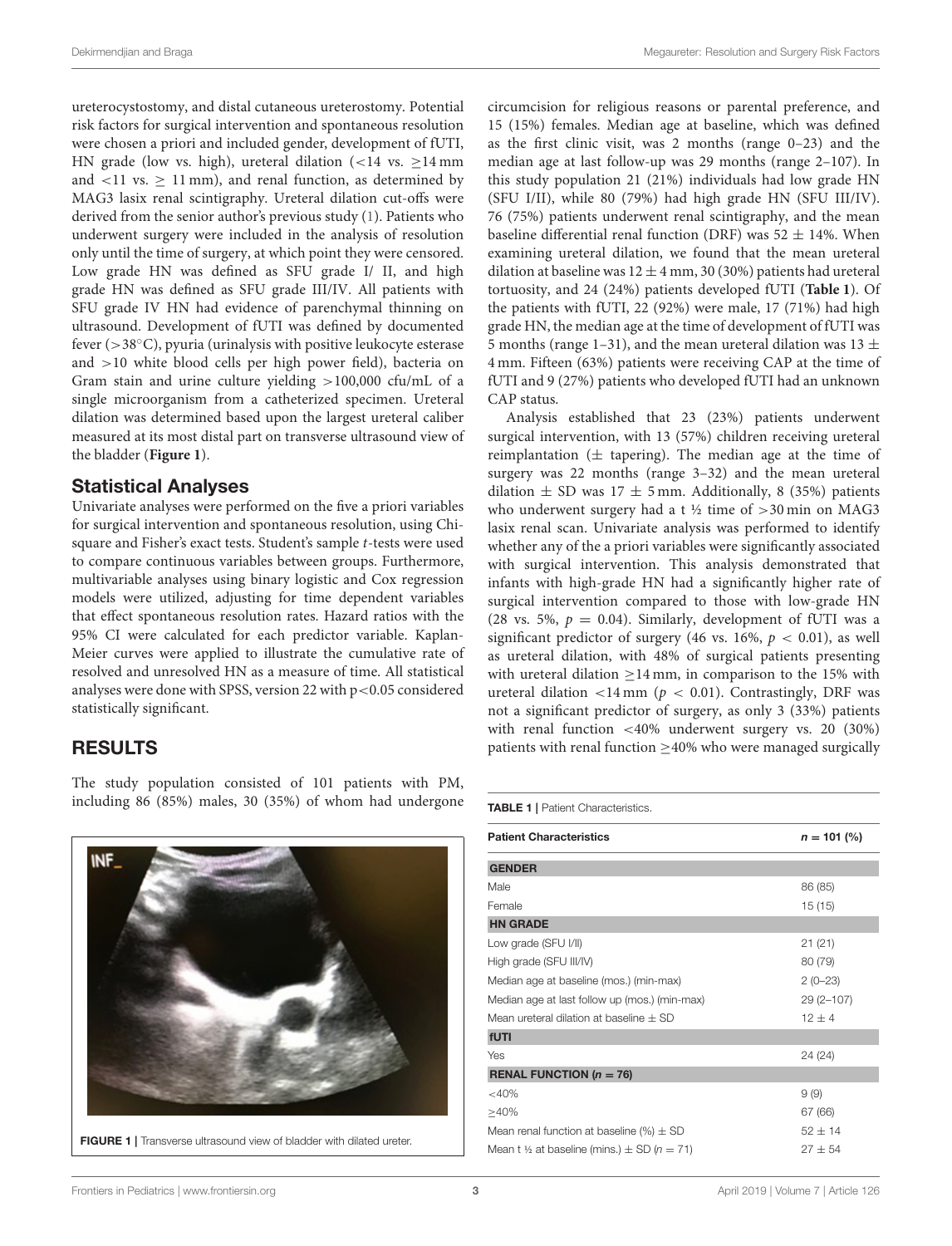<span id="page-3-1"></span>

| TABLE 2   Univariate and multivariable analysis of risk factors for surgical |  |  |  |  |
|------------------------------------------------------------------------------|--|--|--|--|
| intervention.                                                                |  |  |  |  |

|                          | Surgery<br>$n = 23$<br>(%) | <b>Univariate</b>         |         | <b>Multivariable</b>  |         |  |
|--------------------------|----------------------------|---------------------------|---------|-----------------------|---------|--|
|                          |                            | <b>Total</b><br>$n = 101$ | p-value | <b>HR</b><br>(95% CI) | p-value |  |
| <b>GENDER</b>            |                            |                           |         |                       |         |  |
| Male                     | 20 (23)                    | 86                        | 1.00    | Ref                   | 0.67    |  |
| Female                   | 3(20)                      | 15                        |         | 1.4<br>$(0.3 - 7.2)$  |         |  |
| <b>HN GRADE</b>          |                            |                           |         |                       |         |  |
| Low grade (I/II)         | 1(5)                       | 21                        | 0.04    | Ref                   | 0.24    |  |
| High grade (III/IV)      | 22 (28)                    | 80                        |         | 4.8<br>$(0.3 - 66.0)$ |         |  |
| fUTI                     |                            |                           |         |                       |         |  |
| Yes                      | 11 (46)                    | 24                        | < 0.01  | Ref                   | < 0.01  |  |
| <b>No</b>                | 12(16)                     | 77                        |         | 8.8<br>$(2.2 - 35.3)$ |         |  |
| <b>URETERAL DILATION</b> |                            |                           |         |                       |         |  |
| $<$ 14 mm                | 12(15)                     | 78                        | < 0.01  | Ref                   | < 0.01  |  |
| $>14$ mm                 | 11(48)                     | 23                        |         | 7.8<br>$(2.0 - 31.0)$ |         |  |
| <b>RENAL FUNCTION</b>    |                            |                           |         |                       |         |  |
| <40%                     | 3(33)                      | 9                         | 1.00    | Ref                   | 0.08    |  |
| >40%                     | 20 (30)                    | 67                        |         | 5.0<br>$(0.8 - 30.1)$ |         |  |

(**[Table 2](#page-3-1)**). After controlling for confounding variables using a Cox regression model, we observed that ureteral dilation  $\geq$ 14 mm (HR 7.8, 95% CI 2.0–31.0,  $p < 0.01$ ) and development of fUTI (HR 8.8, 95% CI 2.2-35.3,  $p < 0.01$ ) were the two independent variables significantly associated with surgical intervention (**[Table 2](#page-3-1)**).

Of the remaining 78 (77%) non-surgical patients, 43 (55%) demonstrated spontaneous resolution of ureteral dilation at last follow-up. The median age at resolution was 24 months (range 4–56) and survival analyses demonstrated that 12 (15%) patients resolved by year 1, 22 (28%) resolved by year 2, 30 (38%) resolved by year 3, 40 (51%) resolved by year 4, and 43 (55%) resolved by year 5 (**[Figure 2](#page-3-0)**). Mean ureteral dilation at baseline was  $11 \pm 4$  mm, and at the time of resolution mean ureteral dilation and mean anteroposterior diameter (APD) were  $1 \pm 2$  mm and  $5 \pm 3$  mm, respectively. On univariate analysis, HN grade was the only factor significantly associated with spontaneous resolution, with 62 and 38% of resolved patients diagnosed with low and high grade HN at baseline, respectively ( $p = 0.04$ ), however Cox proportional regression analysis demonstrated that patients with ureteral dilation of <11 mm were 2.4 times more likely to resolve spontaneously than those with a ureteral diameter  $\geq 11$  mm (HR 2.4, 95% CI 1.3-4.5, p < 0.01) (**[Table 3](#page-3-2)**).

#### **DISCUSSION**

The transition from surgical to non-surgical initial management in the treatment of children with PM has been well-documented,



<span id="page-3-2"></span><span id="page-3-0"></span>**TABLE 3** | Univariate and multivariable analysis of risk factors for spontaneous resolution.

|                          |                                                     | <b>Univariate</b> |         | <b>Multivariable</b> |         |  |  |  |
|--------------------------|-----------------------------------------------------|-------------------|---------|----------------------|---------|--|--|--|
|                          | <b>Resolution Total</b><br>$n =$<br>$43\frac{6}{6}$ | $n = 101$         | p-value | HR<br>(95% CI)       | p-value |  |  |  |
| <b>GENDER</b>            |                                                     |                   |         |                      |         |  |  |  |
| Male                     | 36 (42)                                             | 86                | 0.73    | Ref                  | 0.69    |  |  |  |
| Female                   | 7(47)                                               | 15                |         | 1.2<br>$(0.5 - 2.7)$ |         |  |  |  |
| <b>HN GRADE</b>          |                                                     |                   |         |                      |         |  |  |  |
| Low grade (I/II)         | 13 (62)                                             | 21                | 0.04    | Ref                  | 0.19    |  |  |  |
| High grade (III/IV)      | 30(38)                                              | 80                |         | 1.6<br>$(0.8 - 3.0)$ |         |  |  |  |
| <b>URETERAL DILATION</b> |                                                     |                   |         |                      |         |  |  |  |
| $<$ 11 mm                | 23(53)                                              | 43                | 0.06    | Ref                  | < 0.01  |  |  |  |
| $>11$ mm                 | 20 (34)                                             | 58                |         | 2.4<br>$(1.3 - 4.5)$ |         |  |  |  |

and a non-operative approach has been shown to be safe and effective for the majority of prenatally-diagnosed PM patients [\(5,](#page-5-3) [6,](#page-5-4) [11](#page-5-9)[–13\)](#page-5-10). Although studies have documented high rates of resolution, indicators for surgical intervention remain controversial [\(14\)](#page-6-0).

We observed that the majority of patients in our study were prenatally diagnosed male infants, which is consistent with previous studies [\(14,](#page-6-0) [15\)](#page-6-1). The median age at baseline/diagnosis in our patient group was 2 months, which supports the findings reported by Rubenwolf et al. [\(14\)](#page-6-0) who found that the age of diagnosis was significantly lower in children diagnosed between 2005 and 2009 (4.1 months) in comparison to those diagnosed between 1986 and 1990 (25.3 months). This decreasing trend in age at diagnosis reflects the impact of fetal ultrasonography and the changing management paradigm of PM, whereby children are being increasingly diagnosed on prenatal ultrasound rather than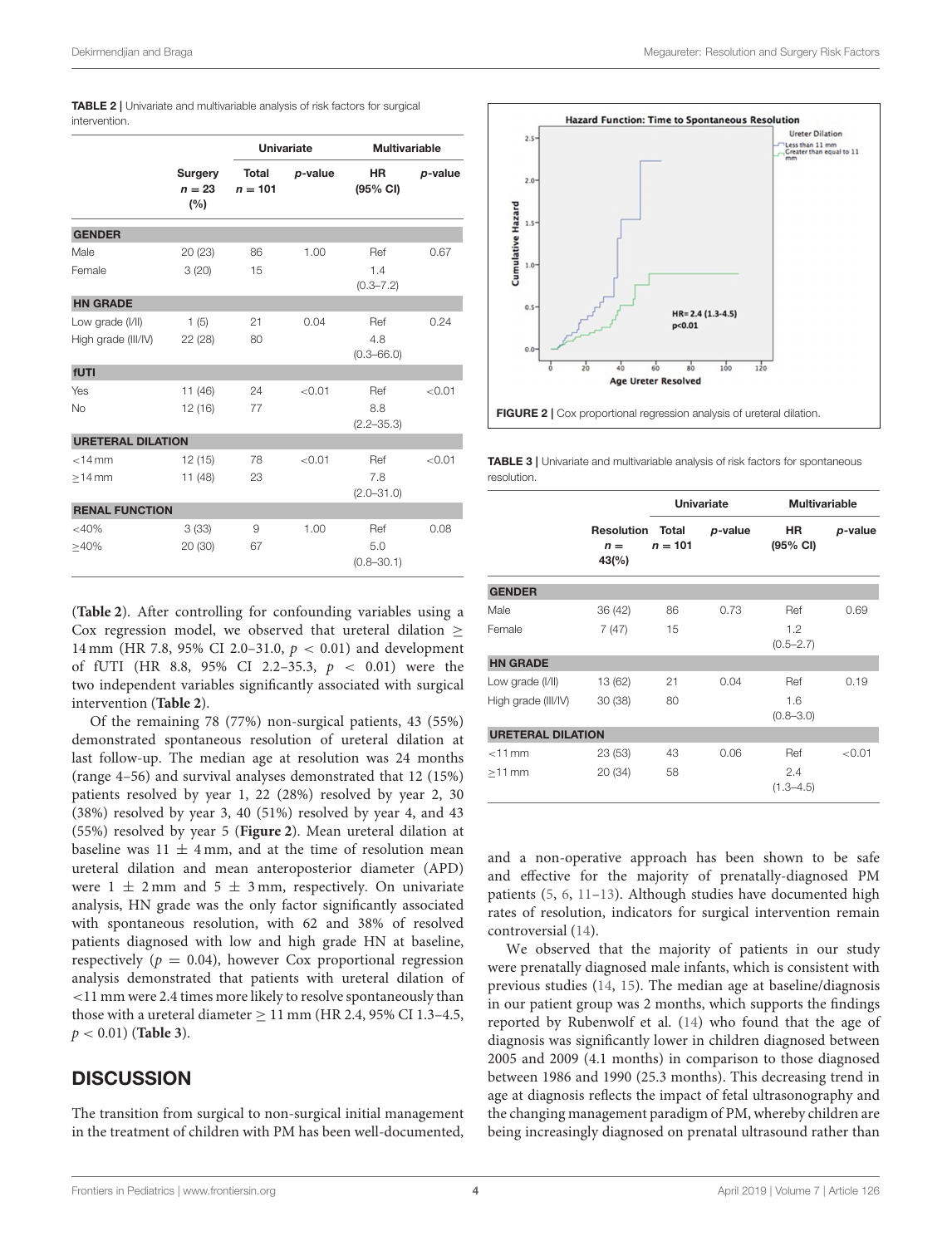after becoming symptomatic at a later age [\(11,](#page-5-9) [14\)](#page-6-0). A younger age at diagnosis has the potential to substantially impact patients, as we are able to identify early those at increased risk for fUTIs, and begin CAP before the development of such illnesses. Conversely, a rigorous monitoring protocol adds stress to families, cost to the health care system and exposure to medications and radiation to children who are likely to improve on their own. Clearly, better selection and risk stratification would help with management.

It has been previously demonstrated that children with PM are at an increased risk for developing fUTI. In their study of 44 patients with PM, Ranawaka and Hennayake [\(3\)](#page-5-2) observed fUTI in 16% of patients, with a higher proportion of fUTIs occurring in children with ureteral dilation ≥10 mm. Similarly, a previous study by Braga et al. [\(1\)](#page-5-0) reported a 34% fUTI rate occurring at a mean age of 5.8 months, with 82% of infections occurring in children with high grade HN. Lee et al. [\(16\)](#page-6-2) also demonstrated development of fUTI in 47% of children from a subset of PM patients, and reported that the vast majority of infections occurred before 6 months of age. Our study showed comparable findings, with an incidence of fUTI in 24% of patients at a median age of 5 months. We also observed that the proportion of infections was substantially higher in males with high grade HN (92 and 71%, respectively). The slightly lower incidence of fUTIs observed in our cohort in comparison to that seen by Lee et al. [\(16\)](#page-6-2) and Rubenwolf et al.'s [\(14\)](#page-6-0) (43% UTI rate) may be explained by the fact that our institutional practice is to recommend CAP to infants with high grade (III/IV) HN. As a result, the majority of patients included in our study population were either receiving or had received CAP for prevention of fUTI. Based on this mounting evidence, in conjunction with our findings, we continue to recommend that children with high grade PM are maintained on CAP, especially up to 6 months of age, in order to prevent the development of fUTI or promptly detect breakthrough infections in a timely manner in order to avoid potentially damaging sequelae, as well as hospitalization [\(4,](#page-5-1) [14,](#page-6-0) [15,](#page-6-1) [17\)](#page-6-3). We await the results of a randomized controlled study on the topic to provide more conclusive evidence supporting or disputing this practice.

Various long-term studies have demonstrated the potential for PM to resolve spontaneously over time [\(1,](#page-5-0) [4](#page-5-1)[–6,](#page-5-4) [12–](#page-5-11)[15,](#page-6-1) [18\)](#page-6-4). Similarly, our findings demonstrate that 55% of nonsurgically managed patients experienced spontaneous resolution at a median age of 24 months. This figure is well within and consistent with previously reported rates ranging between 39 and 85%. This resolution rate is also supported by a retrospective study of 212 children with PM, which demonstrated that 39% of non-surgically managed children reached resolution [\(14\)](#page-6-0). Contrastingly, in a previous study performed by Braga et al. [\(1\)](#page-5-0), it was shown that 85% of patients who did not require surgery experienced spontaneous resolution during a median follow up period of 19 months. Although this resolution rate is higher than our observed 55%, it is important to note that in the former, study resolution was defined as APD ≤10 mm, ureteral dilation < 8 mm and/or SFU grade II or less by last follow up, thereby broadening the criteria for spontaneous resolution.

Despite variance in resolution rates, it is widely accepted that non-surgical management of asymptomatic PM is highly effective and safe, however the predictive factors of resolution are still controversial and not well-established. Our analysis demonstrated that ureteral dilation <11 mm at baseline was the only significant independent variable associated with spontaneous resolution. This finding is similar to that of other studies, which have reported a higher incidence of spontaneous resolution in children with ureteral dilation ranging from 8 to 13 mm [\(3](#page-5-2)[–6,](#page-5-4) [19\)](#page-6-5). After multivariable analysis we no longer found hydronephrosis grade to be significantly associated with spontaneous resolution. Calisti [\(12\)](#page-5-11), DiRenzo [\(18\)](#page-6-4), and Gimpel [\(4\)](#page-5-1) similarly found a weak/absent correlation between grade, ureteral dilation and average time to resolution. Conversely Chertin [\(19\)](#page-6-5), McLellan [\(5\)](#page-5-3), and Arena [\(6\)](#page-5-4) concluded that hydronephrosis grade was predictive of resolution rate and found a positive correlation between age at resolution and increasing severity of HN. We hypothesize that HN grade is not truly predictive of resolution, as it has been observed that substantial ureteral dilation may occur even in the context of mild renal pelvis dilatation [\(4\)](#page-5-1). Rather, this variable appears to be a confounding factor, as indicated by its lack of significance in multivariable models. As a result, we propose that clinicians base their estimations for resolution primarily upon ureteral dilation at baseline, instead of relying upon the grade of HN.

Of those patients that did not achieve spontaneous resolution in our cohort, 66% either remained stable or experienced reduction in ureteral dilation by the last reported follow-up. Furthermore, the median age at follow-up in our unresolved subgroup was 21 months, thereby indicating that resolution at a later age is plausible given the trends we observed, with patients demonstrating resolution of ureteral dilation as late as 56 months of age. Similarly, Ranawaka and Hennayake [\(3\)](#page-5-2) and Gimpel et al. [\(4\)](#page-5-1) found that a median time of 5 and 7 years, respectively, were required to reach resolution. In one of the few long-term studies on the topic Shukla et al. [\(13\)](#page-5-10) demonstrated that although nonsurgical management was an effective approach for patients who remained unresolved, there was the potential for complications to arise as late as 14 years due to residual ureteral dilation. We therefore, recommend that consistent, non-surgical management should be continued until dilation resolves (ureteric diameter <7 mm), a treatment approach which has been supported by many previous authors as well [\(4–](#page-5-1)[6,](#page-5-4) [12–](#page-5-11)[15,](#page-6-1) [18\)](#page-6-4).

As reported by DiRenzo [\(18\)](#page-6-4), and Gimpel [\(4\)](#page-5-1) almost a quarter of patients in our study population underwent surgical intervention in the form of ureteral reimplantation  $(\pm$ tapering), distal side- to-side refluxing ureterocystostomy or distal cutaneous ureterostomy. Our main surgical indications included delayed drainage, worsening HN on repeat US and fUTI, which is consistent with protocols reported by others [\(1,](#page-5-0) [3,](#page-5-2) [5,](#page-5-3) [20\)](#page-6-6). Although prior studies have proposed that a ureteral diameter > 10 mm be considered an indicator for persistent megaureter and the need for surgery, the results of our study suggest otherwise, as 53% of children in this study with a ureteral diameter <11 mm achieved resolution of dilatation with conservative management alone [\(5,](#page-5-3) [12,](#page-5-11) [21\)](#page-6-7). Similar to results by Chertin [\(19\)](#page-6-5) and Calisti [\(12\)](#page-5-11) our study demonstrates that a ureteral diameter of 14 mm should be considered a significant risk factor for surgical intervention, as 48% of children in this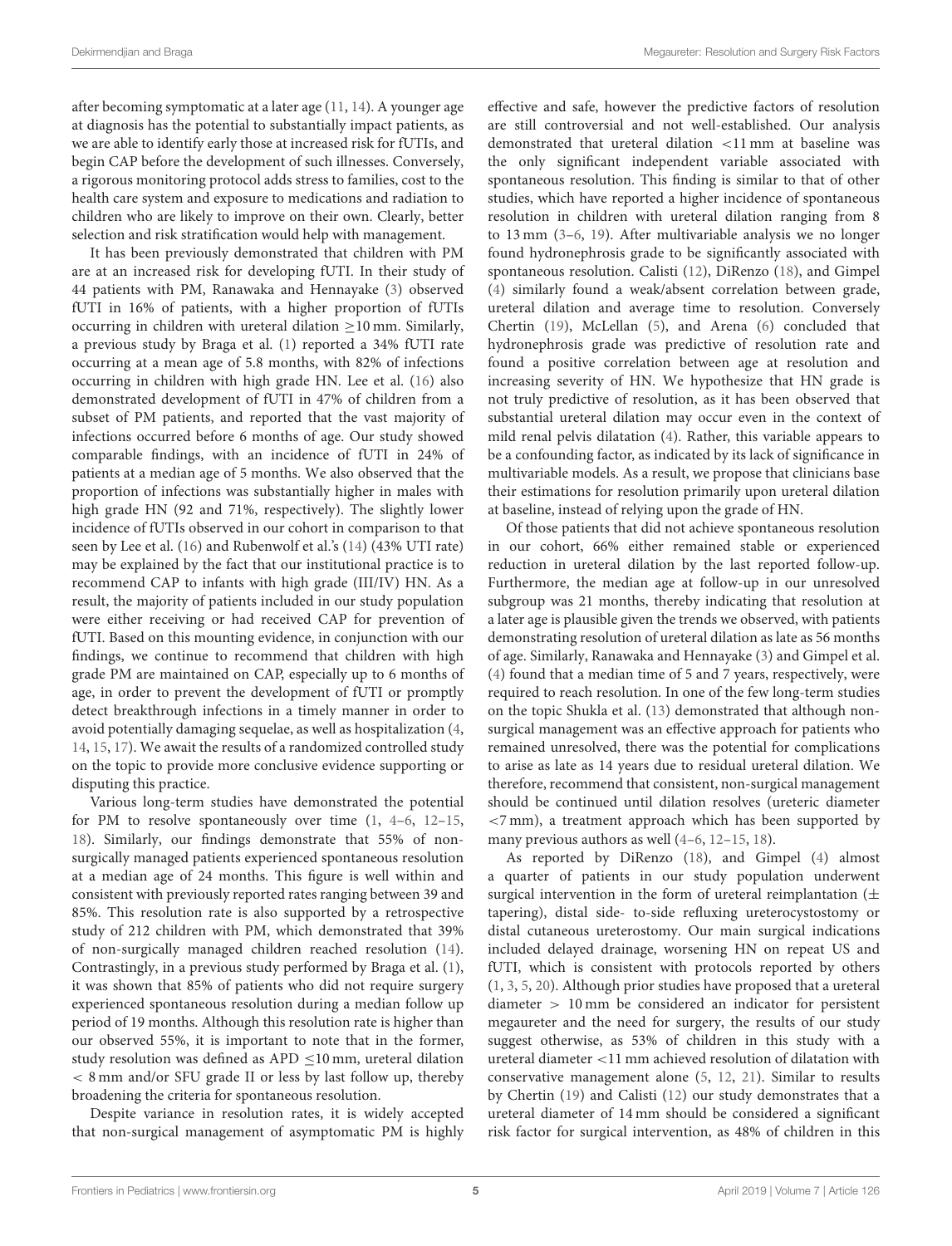subgroup required operative management. Various authors have also considered DRF <40% at baseline as a frequent indication for surgery in patients with PM [\(14,](#page-6-0) [20,](#page-6-6) [22\)](#page-6-8). However, only 3 infants in our series with a DRF <40% underwent surgical intervention, which did not reach statistical significance on univariate and multivariable analyses. Furthermore, in their study of 25 patients (DRF ranging from 10 to 40%) who were allocated to receive either conservative or surgical management, Drlik et al. [\(11\)](#page-5-9) observed no significant differences between the groups and noted a similar increase of DRF in both groups. They thereby concluded that an initial, low DRF in an asymptomatic, stable patient should not be an independent indication for surgery.

Our findings should be considered in the context of the limitations of the study. The reported study population is comprised of a rather small number of patients from a single center, which may potentially limit the generalizability of our results. Furthermore, the study results demonstrate a limited number of events with regards to surgical intervention and spontaneous resolution and as such we were unable to include multiple variables in our multivariable analysis, as the ideal model has an outcome to variable ratio of approximately 10:1; the robustness of our model was thereby restricted by our number of outcomes, specifically with regards to spontaneous resolution. However, in their paper on logistic and Cox regression, Vittinghoff and McCullough [\(23\)](#page-6-9) demonstrated that an outcome to variable ratio ranging from 5 to 9:1 is still statistically reliable. Although indications for surgery were objective and consistent with those described in previous studies, the decision to operate ultimately resided with a single surgeon, rather than being based upon an institution protocol, thus introducing, potential bias. Lastly, our median follow-up of 29 months may not be long

# **REFERENCES**

- <span id="page-5-0"></span>1. Braga LH, D'Cruz J, Rickard M, Jegatheeswaran K, Lorenzo AJ. The fate of primary nonrefluxing megaureter: a prospective outcome analysis of the rate of urinary tract infections, surgical indications and time to resolution. J Urol. [\(2016\) 195\(4 Pt 2\):1300–5. doi: 10.1016/j.juro.](https://doi.org/10.1016/j.juro.2015.11.049) 2015.11.049
- 2. Merlini E, Spina P. Primary non-refluxing megaureters. J Pediatr Urol. (2005) 1:409–17. doi: [10.1016/j.jpurol.2005.04.007](https://doi.org/10.1016/j.jpurol.2005.04.007)
- <span id="page-5-2"></span>3. Ranawaka R, Hennayake S. Resolution of primary non-refluxing megaureter: an observational study. J Pediatr Surg. (2013) 48:380–3. doi: [10.1016/j.jpedsurg.2012.11.017](https://doi.org/10.1016/j.jpedsurg.2012.11.017)
- <span id="page-5-1"></span>4. Gimpel C, Masioniene L, Djakovic N, Schenk JP, Haberkorn U, Tönshoff B, et al. Complications and long-term outcome of primary obstructive megaureter in childhood. Pediatr Nephrol. (2010) 25:1679–86. doi: [10.1007/s00467-010-1523-0](https://doi.org/10.1007/s00467-010-1523-0)
- <span id="page-5-3"></span>5. McLellan DL, Retik AB, Bauer SB, Diamond DA, Atala A, Mandell J., et al. Rate and predictors of spontaneous resolution of prenatally diagnosed primary nonrefluxing megaureter. J Urol. (2002) 168:2177–80. discussion 2180. doi: [10.1097/01.ju.0000034943.31317.2f](https://doi.org/10.1097/01.ju.0000034943.31317.2f)
- <span id="page-5-4"></span>6. Arena S, Magno C, Montalto AS, Russo T, Mami C, Baldari S., et al. Long-term follow-up of neonatally diagnosed primary megaureter: rate and predictors of spontaneous resolution. Scand J Urol Nephrol. [\(2012\) 46:201–7. doi: 10.3109/00365599.2012.](https://doi.org/10.3109/00365599.2012.662695) 662695

enough to detect some of the reported long-term complications, which may develop as late as 14 years after infancy. Despite these limitations, we believe there is still substantial value in our study due to its prospectively collected data, strict criteria for inclusion and outcome analysis, and its further insight into predictive factors for surgery and spontaneous resolution.

# **CONCLUSION**

Observational management remains the mainstay initial strategy for management of asymptomatic, prenatally diagnosed PM. Our study adds to the growing body of evidence which suggests that a watchful waiting approach is safe and effective, as the majority of patients will experience complete spontaneous resolution, reduction of ureteral dilation, or remain asymptomatic with stable dilation. When prognosticating PM patients with regards to spontaneous resolution, our findings suggest that the only independent, predictive variable that should be considered is ureteral dilation <11 mm at baseline, as these patients are more likely to resolve within 24 months of age and may benefit from less stringent monitoring protocols. Patients with ureteral  $dilation > 14$  mm, and those who develop fUTI, are significantly more likely to undergo surgical intervention and should be monitored closely.

# AUTHOR CONTRIBUTIONS

LB and AD were responsible for the design of the study, acquisition, analysis and interpretation of data, drafting the manuscript, revising the manuscript critically for important content and approval of the final version of the manuscript.

- <span id="page-5-5"></span>7. Dekirmendjian A, Rickard M, Easterbrook B, Kam V, McGrath M, Brownrigg N. Primary non-refluxing megaureter: analysis of risk factors for spontaneous resolution and surigcal intervention. Paper presented at: 65th Annual Society of Pediatric Urology Fall Congress; Sep 8–10, Montreal, (2017). doi: [10.5489/cuaj.4728](https://doi.org/10.5489/cuaj.4728)
- <span id="page-5-6"></span>8. Dekirmendjian A, Rickard M, Easterbrook B. Primary non-refluxing megaureter: analysis of risk factors for spontaneous resolution and surgical intervention Can Urol Assoc J. (2017) 11:S280-S281.
- <span id="page-5-7"></span>9. Skinner TAA, Ho L, Touma NJ. Campbell-Walsh Urology. Eleventh edn. Philadelphia, PA: Elsevier (2016).
- <span id="page-5-8"></span>10. Braga LH, Pemberton J, Heaman J, DeMaria J, Lorenzo AJ. Pilot randomized, placebo controlled trial to investigate the effect of antibiotic prophylaxis on the rate of urinary tract infection in infants with prenatal hydronephrosis. J Urol. (2014) 191(5 Suppl.):1501–7. doi: [10.1016/j.juro.2013.10.033](https://doi.org/10.1016/j.juro.2013.10.033)
- <span id="page-5-9"></span>11. Drlik M, Flogelova H, Martin K, Jan T, Pavel Z, Oldřich Š, et al. Isolated low initial differential renal function in patients with primary non-refluxing megaureter should not be considered an indication for early surgery: a multicentric study. J Pediatr Urol. (2016) 12:231 e231-234. doi: [10.1016/j.jpurol.2016.05.025](https://doi.org/10.1016/j.jpurol.2016.05.025)
- <span id="page-5-11"></span>12. Calisti A, Oriolo L, Perrotta ML, Spagnol L, Fabbri R. The fate of prenatally diagnosed primary nonrefluxing megaureter: do we have reliable predictors for spontaneous resolution? Urology. (2008) 72:309–312. doi: [10.1016/j.urology.2008.02.032](https://doi.org/10.1016/j.urology.2008.02.032)
- <span id="page-5-10"></span>13. Shukla AR, Cooper J, Patel RP, Carr MC, Canning DA, Zderic SA., et al. Prenatally detected primary megaureter: a role for extended